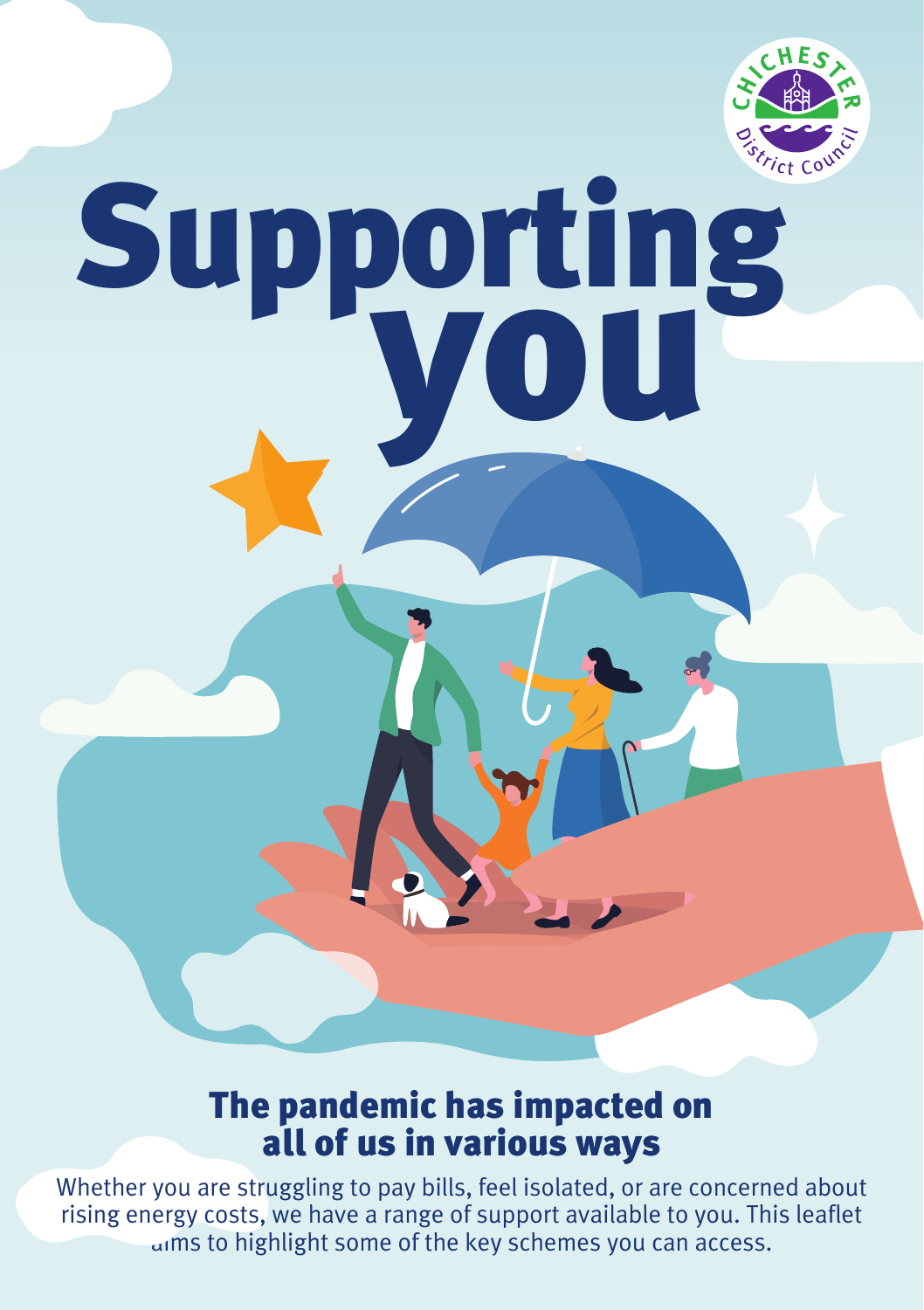# ENERGY TIPS

## Chichester Warm Homes

This scheme helps residents on a low income who are living in a property with poor energy efficiency. It can contribute towards the installation of an efficient heating system, as well as loft and wall insulation. To find out more, please get in touch with our delivery partners by calling **01243 974063**.

## Warm Home Discount

applying from Arun and Chichester Citizens Advice by calling 01243 974063 or visiting <www.arunchichestercab.org.uk/contact-us/energy-2021> If you're on a low income, the Government's Warm Home Discount could save you £140 off your electricity bill. You can find out more about the scheme at <www.gov.uk/the-warm-home-discount-scheme> and you can get help You'll need to check with your provider to see if you are eligible.

## Tips for saving money on your energy bills

Many of us are experiencing an increase in energy bills. If you're worried about rising costs and would like to know how to reduce your energy usage, you can find lots of tips and advice on making your home more energy efficient at <www.chichester.gov.uk/climatechange>

## Council Tax Energy Rebate

This year, most council taxpayers living in properties in bands A to D will receive a one-off £150 payment to help with energy bills. There's also support for people who aren't eligible for the rebate but need help with energy costs. Find out more at www.chichester.gov.uk/helpwithfinances

## Please also sign up to our regular email newsletter at www.chichester. gov.uk/newsalerts which provides constant updates and the support available to you. KEEP IN **TOUCH**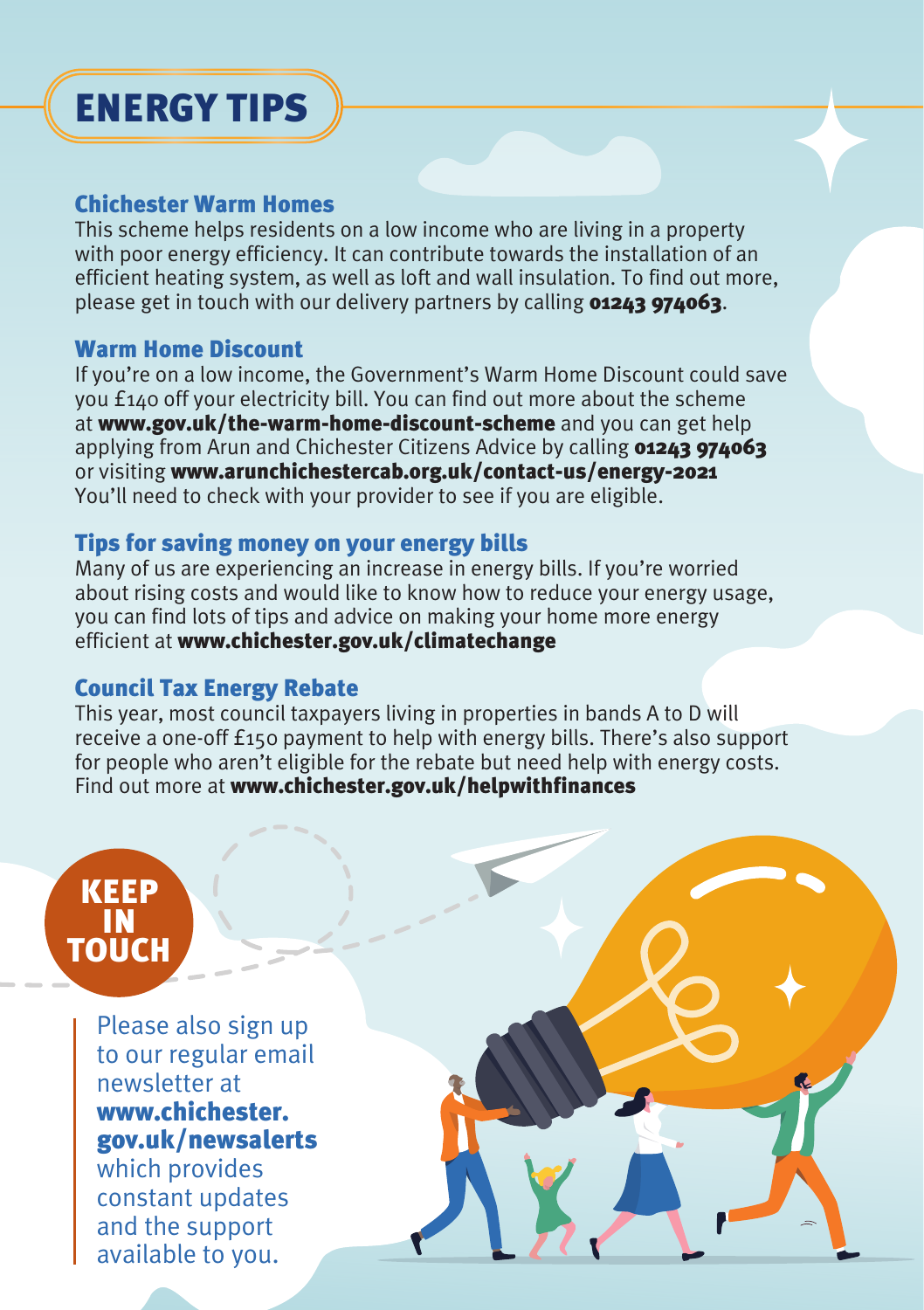# SUPPORT FOR THE VULNERABLE

We are continuing to support West Sussex County Council with the Community Hub. This important service is available to those who are struggling to access food, medicine and essential supplies. The team can be contacted by calling 033 022 27980 or visiting www.westsussex.gov.uk/covid19communityhub

If you're living alone and feeling isolated, remember that our Chichester Wellbeing and Social Prescribing services are also available to help. They can be reached online at www.chichester.westsussexwellbeing.org.uk or by calling 01243 521041.

If you're an older person and are feeling isolated, you may also wish to contact Age UK's local community contact on: 07821 787440 or maryse.stanton@ageukwsbh.org.uk

# HELP WITH FINANCES

If you are struggling to pay your bills or rent, make sure you visit www.chichester.gov.uk/ helpwithfinances, where you can find details of a range of support that is available to you.

Whether you need help to pay a Council Tax bill or, are struggling to pay your rent or need debt advice, there are a number of ways in which we can help people who are experiencing financial difficulty.

#### Benefits calculator

You can find a free benefits calculator at [www.entitledto.](www.entitledto) co.uk/benefits-calculator,

which provides you with an estimate of your entitlement to benefits, tax credits and Universal Credit.

#### Money advice service

The Government's money advice service – adviser.moneyhelper.org.uk/en - can also help you find financial support. It includes a tool that provides specific guidance for incomes are stretched due to rising costs. customers whose income has been impacted by coronavirus as well as advice for people whose